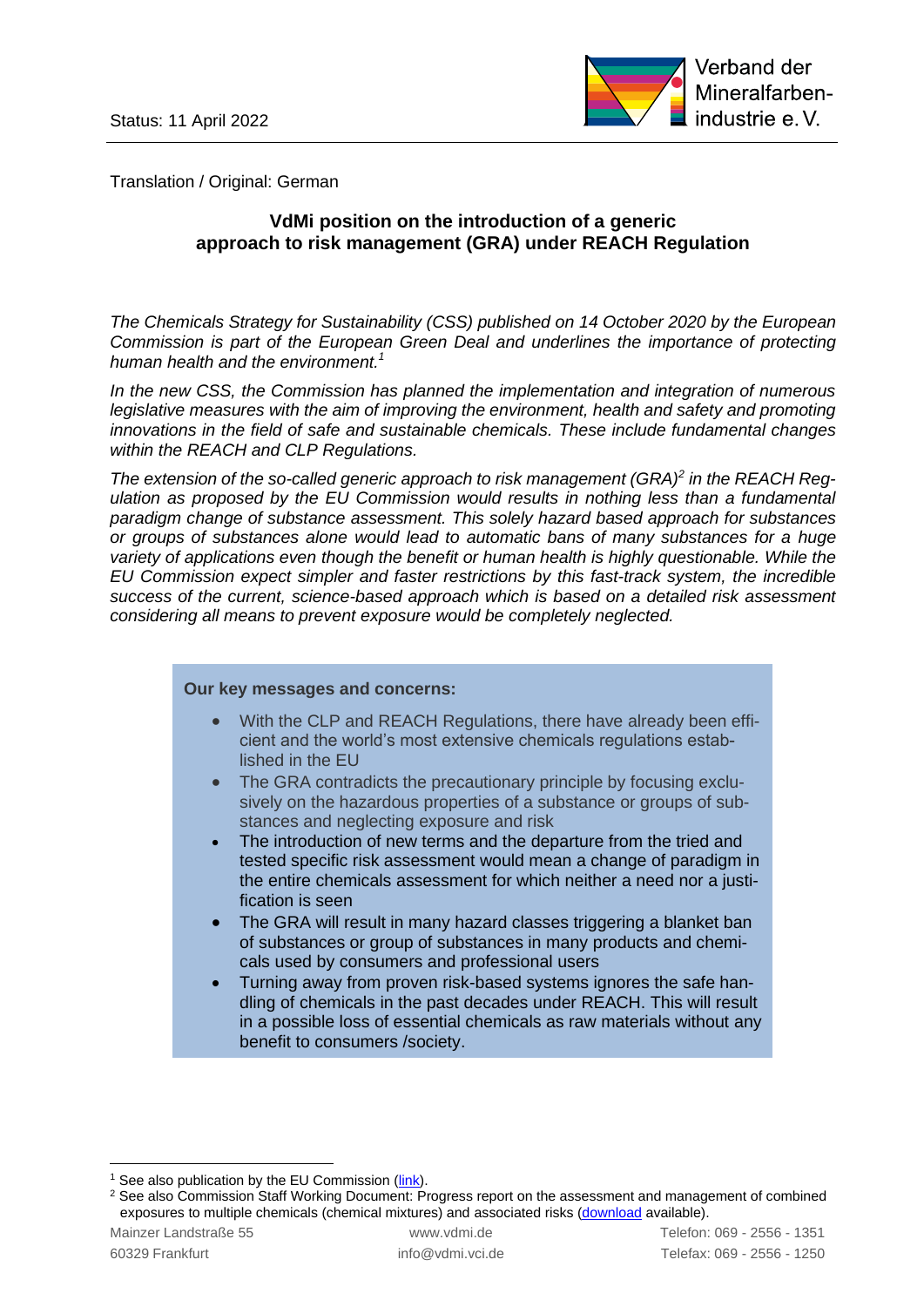# **Scope and purpose of the current REACH Article 68(2)**

The so-called generic approach to risk management (GRA) is established in REACH Article 68(2). It allows to restrict proven CMR substances (cat. 1A or 1B) to be banned in consumer products. It is clearly restricted to these hazard classes and to substances, mixtures, or articles used by consumers. Products affected by this restriction need to bear the additional label 'Restricted to professional users'.

REACH Article 68(2) allows to implement restrictions for these substances without a detailed risk assessment<sup>3</sup>. Instead of elaborating a detailed restriction dossier and consulting the RAC and SEAC, a fast-track system<sup>4</sup> may be used. In praxis, this led to general entries into REACH Annex XVII for all substances classified as CMR according to CLP Annex VI.

This way, a high level of protection was meant to be implemented in an easy and fast way for consumers which are usually not trained to handle hazardous substances and lack appropriate safety means.

However, the proposed changes of the EU Commission aim to (miss)use this system to implement generic, predetermined measures for a huge number of substances which are currently safety handled within the given regulatory frameworks. Whole groups of substances shall be banned in various applications solely based on hazardous properties. Therefore, the term of 'risk management' is misleading as the proposed new way of substance evaluation does not foresee any risk assessment and therefore neglects well-defined and proven risk approaches applied under the REACH Regulation and other European chemicals legislation.

# **Proposed extension of the GRA as part of a paradigm change in substance evaluation**

According to the Chemicals Strategy for Sustainability, the EU commissions plans to change the fundamental principles on which substance evaluation is currently based. By implementing four separate but interlinked measures, a paradigm change is strived for. The four cornerstones are:

- 1. Introduction of new hazard classes in the CLP Regulation
- 2. Extension of the generic approach to risk management under REACH Regulation
- 3. Establishing a concept of "essential uses" as a loophole
- 4. Amplifying innovation for "safe and sustainable-by-design" chemicals

Overall, five new hazard classes are currently in discussion to be implemented in the CLP Regulation: PBT, vPvB, PMT, vPvM, and ED.<sup>5</sup> Additionally, new classes for immunotoxic and neurotoxic substances are proposed for future implementations.

After introducing these new hazard classes, they – among others – shall become part of the GRA. The scope of REACH Article 68(2) shall be widened significantly. An overview of the proposed changes is given in the table below.

At the moment, 2617 substances are identified as CMR, cat. 1a or 1b. $<sup>6</sup>$  Just by extending the</sup> GRA to the five new CLP hazard classes in discussion would quadruple this number to more than 10.000 affected substances.<sup>6</sup> Further extensions to more hazard classes and CMR categories 2 would further increase this number. On top of that, the expansion to professionals increases the number of affected mixtures tremendously.

<sup>3</sup> See also REACH Article 68. Description of the restriction process incl. risk assessment in REACH Articles 69-73.

<sup>4</sup> See also REACH Article 133, paragraph 4.

<sup>&</sup>lt;sup>5</sup> See also VdMi position paper on CLP Revision [\(download](https://www.vdmi.de/de/informationsmaterial/positionspapiere-publikationen/?filename=vdmi_position_paper_clp_revision_en_05_21.pdf) available) and on the introduction of new hazard classes [\(download](https://www.vdmi.de/de/informationsmaterial/positionspapiere-publikationen/?filename=vdmi_position_neue_clp_klassen_en_11_21.pdf) available).

<sup>&</sup>lt;sup>6</sup> See also CEFIC Report *Economic Analysis of the Impacts of the Chemicals Strategy for Sustainability*, Phase 1 Report [\(download](https://www.google.com/url?sa=t&rct=j&q=&esrc=s&source=web&cd=&cad=rja&uact=8&ved=2ahUKEwiip-WK7ov3AhWSHuwKHc7TD5QQFnoECAcQAQ&url=https%3A%2F%2Fcefic.org%2Flibrary-item%2Feconomic-analysis-of-the-impacts-of-the-chemicals-strategy-for-sustainability-phase-1%2F&usg=AOvVaw3vlPjiey15aKLqkiqWzy_C) available).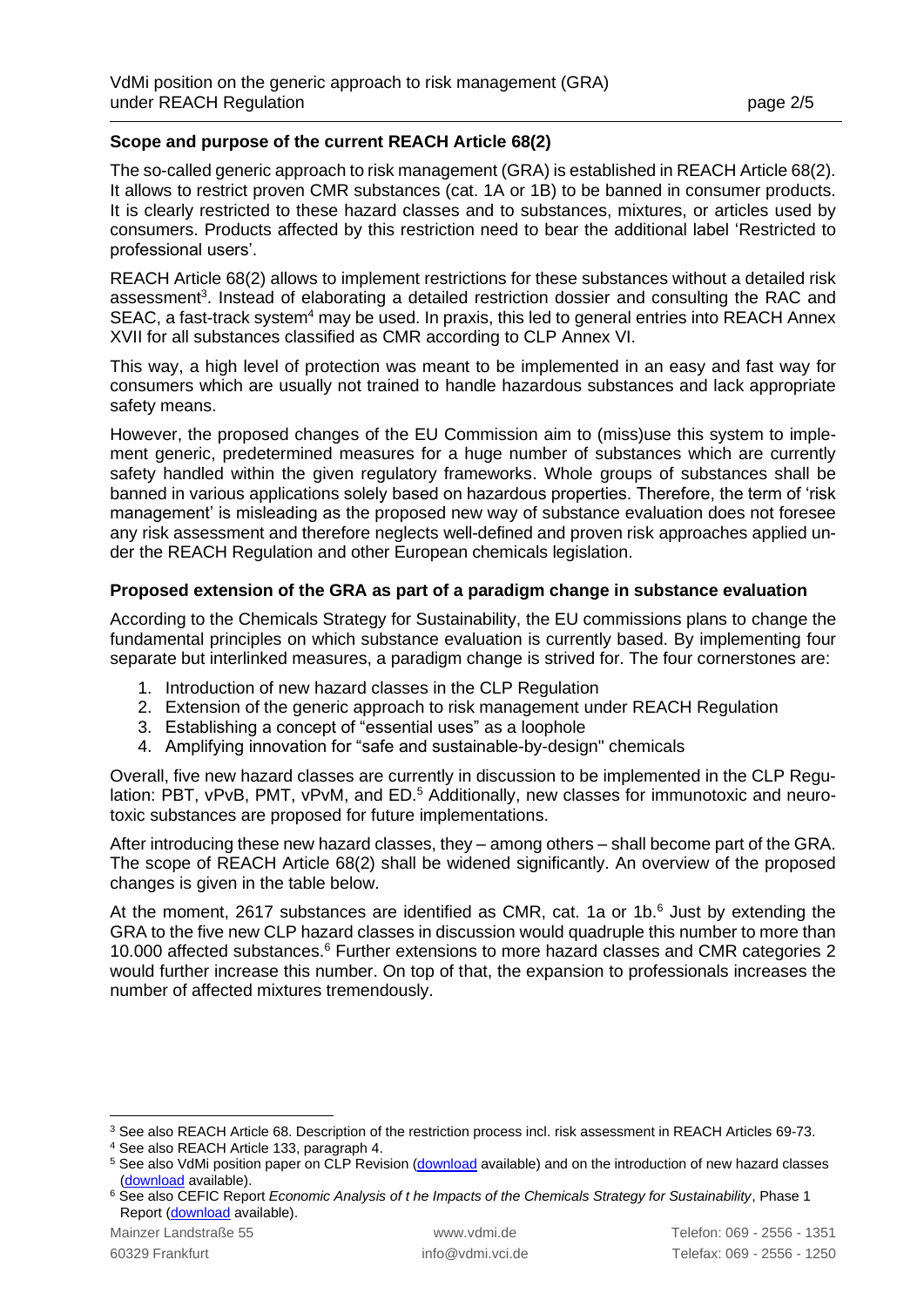|                                | <b>Current GRA according to</b><br><b>REACH Article 68(2)</b> | <b>Future GRA as proposed</b><br>by EU Commission |
|--------------------------------|---------------------------------------------------------------|---------------------------------------------------|
| <b>Included hazard classes</b> | • CMR, cat. 1A and 1B                                         | • CMR, cat. 1A and 1B                             |
|                                |                                                               | $\bullet$ ED                                      |
|                                |                                                               | • PBT, vPvB                                       |
|                                |                                                               | • PMT, vPvM                                       |
|                                |                                                               | • Respiratory sensitizers                         |
|                                |                                                               | • STOT RE, cat. 1 and 2                           |
|                                |                                                               | • STOT SE, cat. 1 and 2                           |
|                                |                                                               | • Immunotoxic substances                          |
|                                |                                                               | • Neurotoxic substances                           |
|                                |                                                               | • Skin sensitizers                                |
|                                |                                                               | • Chronic aquatic toxicity                        |
|                                |                                                               | $\bullet$ CMR, cat. 2                             |
| <b>Affected target groups</b>  | • consumer                                                    | • consumer                                        |
|                                |                                                               | • professionals                                   |

In cases where these substances are in their respective applications critical for functioning of society and there are no alternatives available, these applications shall be saved by the introduction of the so-called 'essential use' concept. This is a loophole concept. However, essentiality is a fast-changing and very individual aspect. The EU Commission still owes any explanation how this system shall be implemented: who will decide what is deemed essential, on what criteria shall this decision be based, and how shall this decision process stray flexible enough to allow timely changes in cases of urgency. If the COVID-19 pandemic taught us one thing, it is that in case of an unforeseeable emergency, we need fast and agile responses.

In parallel to the restriction of many substances, those chemicals deemed as 'safe and sustainable' shall be supported. Again, a detailed description of the criteria by the EU Commission is pending. Especially the aspect of 'sustainability' leaves room for interpretation.

Articles usually consist of a variety of substances, each with a specific task. Additives often increase the sustainability of product significantly by improving its lifetime or robustness. However, an article might also fulfil its purpose without these additives. Both, in the discussion of 'essential use' and in 'safe and sustainable' this aspect may be an important factor. Pigment and fillers do not only add color but also improve processing properties, the performance of the final article and its lifespan. Additionally, the positive impact of colors on mental health is scientifically proven. From our point of view, these are aspects that should be considered when discussion essentiality in context of sustainability.

### **Solely hazard-derived restrictions not appropriate, justified, or needed**

The combination of the GRA and the concept of essential use constitutes a new paradigm for the assessment of chemicals. With this proposal the Commission seems to replace existing specific risk assessment by an incomplete and therefore misapplied use of the precautionary principle based only on hazard assessment and ignoring use and exposure. As a result, the current, proven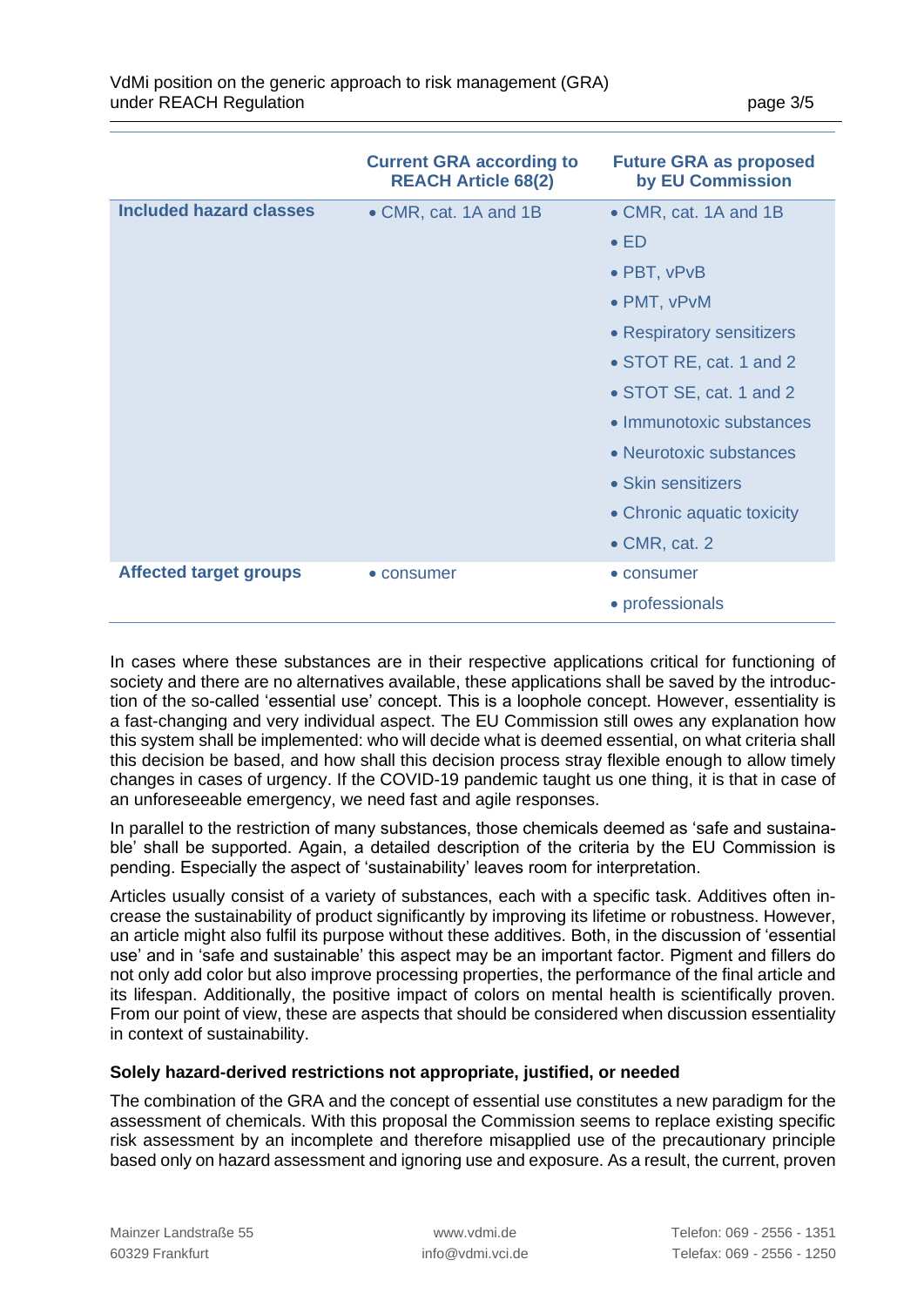risk assessment and derived regulatory measures would become an exemption instead of the standard approach as it is nowadays. Instead, blanket bans for a high number of substances would apply resulting in a possible loss of essential chemicals as raw materials without any benefit as these are already handled safely today.

Only a detailed, specific risk assessment is the key to a proportionate and non-discriminatory set of measures, since generally there is a risk only when there is exposure to or release of a hazardous substance.

#### **Know-how of professional users should not be ignored**

The extension of the GRA to professional users would affect a huge variety of products on the market. Especially, craftsmen would be affected, loosing essential working materials or having to cope with decreased performance. And again, a decrease in performance also endangers sustainability goals.

But professionals are not comparable to consumers. In most EU member states, there are training and qualification systems for all professions handling chemical substances. The know-how of professionals covers working with products that are in some cases not even available for consumers. This is one aspect, setting a professional apart from laymen and do-it-yourself craftsmen.

Additionally, professionals are usually more protected. Besides special workwear including personal safety equipment if needed, occupational safety regulations must be observed. Thereby, exposure to hazardous substances is reduced, decreasing the risk of potential effects on professionals' health. OELs and other means to reduce exposure, are the results of a detailed risk assessment and prove the success of the current system.

#### **Proposed paradigm change does not facilitate or speed up substance assessment but only creates uncertainties**

While the GRA will trigger blanket bans for all substances falling under the covered hazard classes, the substance assessment will not speed up as intended by the EU Commission. Instead of compiling scientific data on hazards and exposure to derive appropriate and proportionate measures as it is done in a risk assessment, discussions would shift towards far more complex topics which are constantly open for interpretation.

There are diverse measurement techniques available and commonly accepted to assess the hazard of a substance and to measure or estimate possible exposure. Therefore, the risk assessment is scientifically sound. However, criteria as 'essential' or 'sustainable' cannot be directly measured. Instead, arguments need to base on more general aspects, subject to constant changes. This leads to a lot of uncertainties for companies impeding innovations and does not allow for long-term planning which brings the EU's industry in disadvantage in the global perspective. Both effects would only weaken EU's industry and hamper a transition towards a resilient, innovative, and competitive economy.

### **Conclusion**

The proposed extension of the generic approach to risk management is part of a planned paradigm change in substance assessment. The inclusion of additional hazard classes and the extension to professional uses would lead to generic, automatic, and therefore unjustified bans of a high number of chemicals. This loss of essential substances or groups of substances is not justified or reasonable and does not improve the protection of human health and the environment.

At the same time, the goal to achieve faster and easier restrictions in that way is highly questionable. Instead of the well-established risk assessment based on scientific data with precise criteria on hazard, exposure, and the resulting risk, softer arguments on essentiality and sustainability